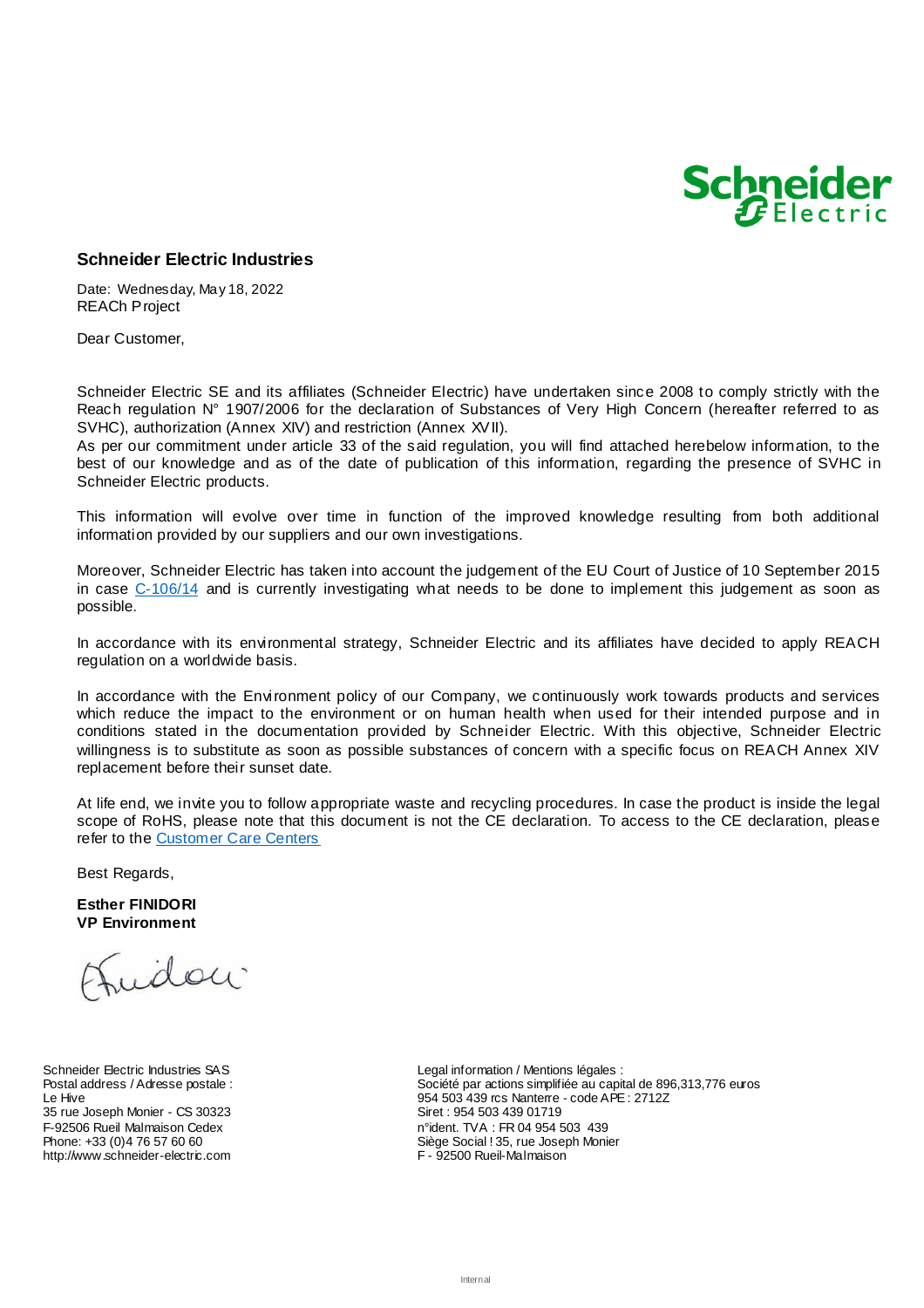Unless otherwise stated in the table, the data shown in this spreadsheet are related to the following production Date Code: 20/2022 (Week / Year)Unless otherwise stated in the table, the data shown in this spreadsheet are related to the following version of the REACh regulation: January 2022 candidate list



| Commercial ref.:<br>Range:<br>Brand :<br>Product description :<br>SCIP ID :                                                                                                                                                                                                                                                                                                                                                                                                                                                                                                                                                                                                                                                        | 865-0329<br><b>Schneider Electric</b><br><b>CONEXT GATEWAY</b><br>No need to declare in the SCIP database |  |  |  |
|------------------------------------------------------------------------------------------------------------------------------------------------------------------------------------------------------------------------------------------------------------------------------------------------------------------------------------------------------------------------------------------------------------------------------------------------------------------------------------------------------------------------------------------------------------------------------------------------------------------------------------------------------------------------------------------------------------------------------------|-----------------------------------------------------------------------------------------------------------|--|--|--|
| In this product, no substance under REACH annex XVII regulation is used in the scope of restriction. This includes for instance asbestos, polycyclic-aromatic hydrocarbons (PAH)<br>According to REACH Regulation EC 1907/2006 article 33 duties and the judiment of the EU court of Justice of 10 September 2015 in case C-106/14, the following SVHC are present in this<br>product above 0.1% threshold at part level.<br>Our products are safe from a chemical exposure perspective, under normal conditions of use. If any specific Safe conditions of use, you will find more details in the table.<br>For specific End of Life recommendations, please look at Product End of Life instructions according to WEEE document. |                                                                                                           |  |  |  |

| Part                                                                                                                                                | <b>SVHC</b> content | <b>CAS</b> number | <b>IEC</b> number | Specific Safe conditions of use |
|-----------------------------------------------------------------------------------------------------------------------------------------------------|---------------------|-------------------|-------------------|---------------------------------|
| In this product, the PCBA includes<br>l electronic components that contain<br>the following substance(s) above<br>the threshold at component level. | Lead                | 7439-92-1         | 231-100-4         | None                            |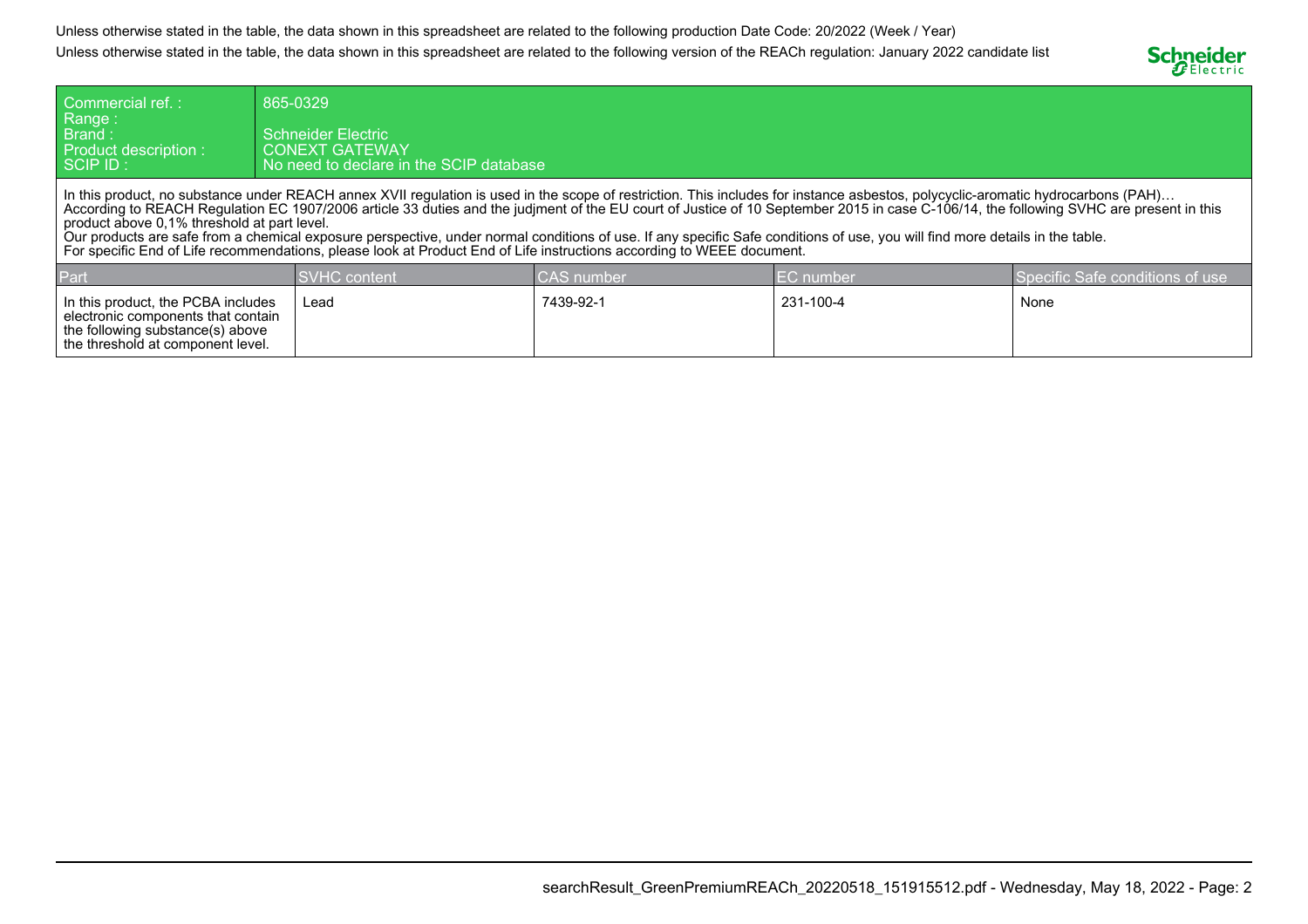| Commercial ref. :<br>  Range :<br>l Brand : l<br>Product description :<br>$\overline{\phantom{a}}$ SCIP ID :                                                                                                                                                                                                                                                                                                                                                                                                                                                                                                                                                                                                                       | 865-0330<br><b>Schneider Electric</b><br>Insight Energy Management<br>SCIP registration issue. Please contact the Ecoreferent |                   |                  |                                 |  |  |
|------------------------------------------------------------------------------------------------------------------------------------------------------------------------------------------------------------------------------------------------------------------------------------------------------------------------------------------------------------------------------------------------------------------------------------------------------------------------------------------------------------------------------------------------------------------------------------------------------------------------------------------------------------------------------------------------------------------------------------|-------------------------------------------------------------------------------------------------------------------------------|-------------------|------------------|---------------------------------|--|--|
| In this product, no substance under REACH annex XVII regulation is used in the scope of restriction. This includes for instance asbestos, polycyclic-aromatic hydrocarbons (PAH)<br>According to REACH Regulation EC 1907/2006 article 33 duties and the judiment of the EU court of Justice of 10 September 2015 in case C-106/14, the following SVHC are present in this<br>product above 0.1% threshold at part level.<br>Our products are safe from a chemical exposure perspective, under normal conditions of use. If any specific Safe conditions of use, you will find more details in the table.<br>For specific End of Life recommendations, please look at Product End of Life instructions according to WEEE document. |                                                                                                                               |                   |                  |                                 |  |  |
| Part                                                                                                                                                                                                                                                                                                                                                                                                                                                                                                                                                                                                                                                                                                                               | <b>SVHC</b> content                                                                                                           | <b>CAS</b> number | <b>EC</b> number | Specific Safe conditions of use |  |  |
| In this product, the PCBA includes<br>electronic components that contain<br>the following substance(s) above<br>the threshold at component level.                                                                                                                                                                                                                                                                                                                                                                                                                                                                                                                                                                                  | Lead                                                                                                                          | 7439-92-1         | 231-100-4        | None                            |  |  |